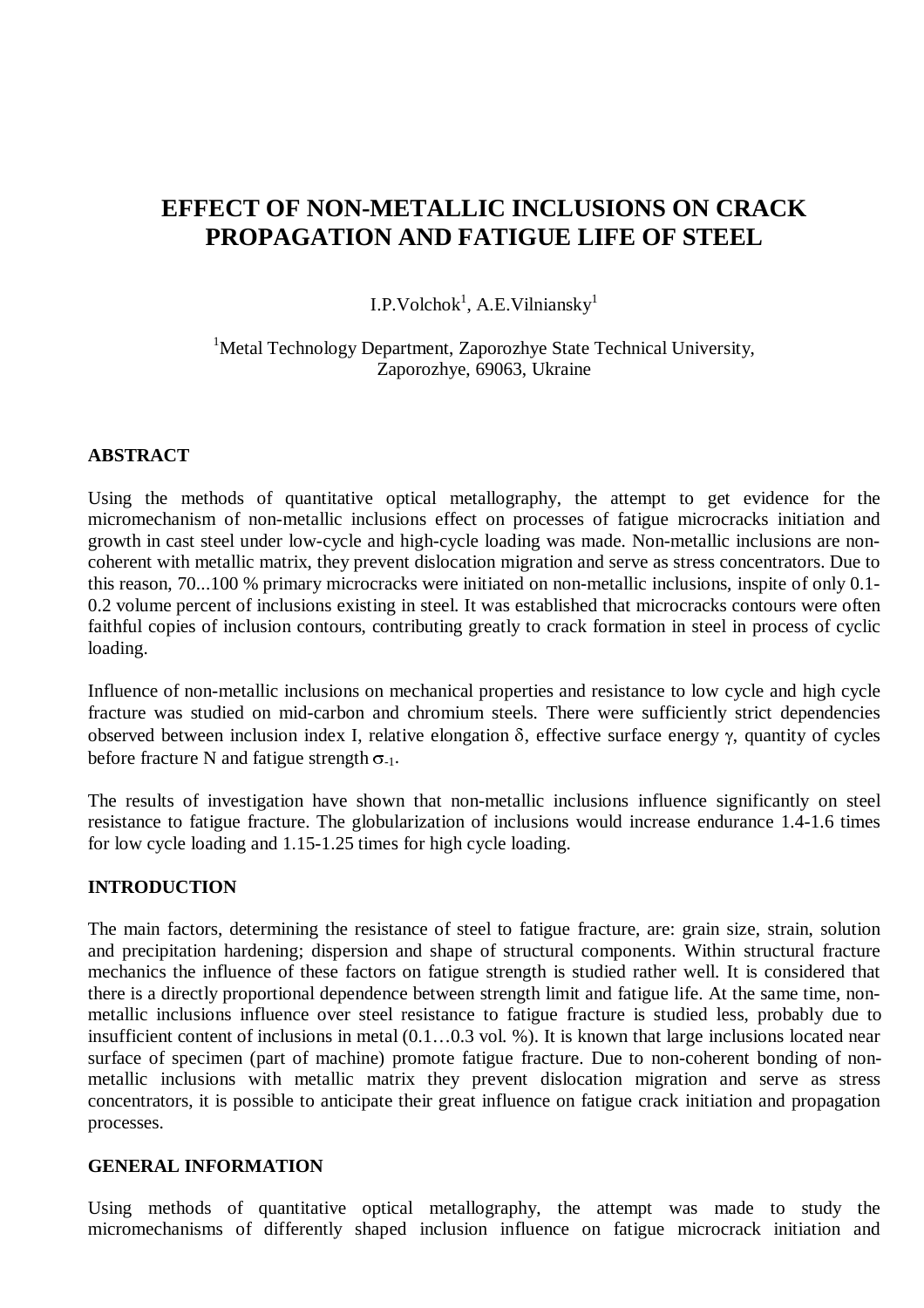propagation in cast steel under low cycle and high cycle loading. The testing was carried out using flat specimens – polished sections – under tensile and bending loads. The polished surfaces of specimens were periodically studied with an optical microscopy. There were the following destruction characteristics determined by calculation method of optical metallography with 10% accuracy:

- the index of relationship between the microcracks and inclusions, equal to relative quantity of microcracks, initiated in inclusions and extending through them,  $A<sub>C</sub>$ ;
- the index of inclusions contribution to fracture, equal to fraction of inclusions which caused the initiation of microcracks and promoting their propagation, Ai,

First index  $(A<sub>C</sub>)$  has characterized the role of inclusions in microcracks initiation, the second one  $(A<sub>i</sub>)$  – in their propagation. As a characteristic of inclusions index I was used, that is ratio of a maximum dimensions sum of inclusions to a length of a random straight line intersecting them. The more inclusions in steel and the closer their shape to a film one, the larger index I value.

In conditions of a fraction deoxidizing of mid-carbon steel of the same initial composition (0.45 %C, 0.76%Mn, 0.38 % Si, 0.05 % S, 0.041 %P) there were 6 fractions received with 3 types of inclusions: globular (type one), film (type two), and acute-angled (type three) (table 1). With amount of inclusions being constant (0.10…0.12 vol. %), their index changed between 0.0023 and 0.0063.

### TABLE 1 INFLUENCE OF DEOXIDATION ON NON-METALLIC INCLUSIONS AND AUSTENITE GRAIN SIZE OF MID-CARBON STEEL

| Vari<br>ant |      | Deoxidizers, %           |                          |        | Inclusions | Austenite grain size, µm |
|-------------|------|--------------------------|--------------------------|--------|------------|--------------------------|
|             | Al   | SiCa                     | FeCe                     | type   | index      |                          |
|             |      | $\overline{\phantom{0}}$ | $\overline{\phantom{a}}$ |        | 0.0046     | 52.6                     |
| ∍           | 0.02 |                          |                          |        | 0.0063     | 18.4                     |
|             | 0.1  |                          |                          | Ш      | 0.0053     | 10.7                     |
|             | 0.1  | 0.15                     |                          | I, III | 0.0034     | 10.2                     |
|             | 0.1  |                          | 0.15                     |        | 0.0041     | 9.9                      |
|             | 0.1  | 0.15                     | 0.15                     |        | 0.0023     | 8.7                      |

There observed sufficiently strict dependencies between inclusion index I and relative elongation  $\delta$ . effective surface energy  $\gamma$  and fatigue life  $\sigma_{-1}$  (fig.1). The point corresponding to the first variant of table 1 does not fit into curve  $\sigma_{-1}$ =f(I). One may suppose that in this case the drop in  $\sigma_{-1}$  with I value increase happened due to large size of austenite grain (see table 1). There's no correlation found between index I and strength limit  $\sigma_{\theta}$  values, and, respectively, drop in  $\sigma_{\theta}$  during I rise can be explained by the influence of shape (type) of inclusions on steel resistance to fatigue fracture.

The photos shown in fig.2 that demonstrate how inclusions take part in crack initiation prove this conclusion. Fatigue microcracks often repeat outlines of inclusions (type two), promoting the steel fracture while cyclic loading to a greatest extent. Acute-angled inclusions (type three) promoted fatigue crack initiation and propagation to a lower degree. Globular inclusions (type one) either took no part in crack initiation process or inhibited formation of the rounded cavities that least contributed to a matrix integrity violation and its fatigue fracture promotion.

Influence of non-metallic inclusions on steel 40XJI resistance to low cycle destruction was studied on steel (table 2). As it may be seen from fig.3, irrespective to from residual deformation value (for flat bending) steel with globular inclusions possessed the highest fracture resistance (variants 5 and 6), and in case of film inclusions the fracture resistance was the lowest (variant 2).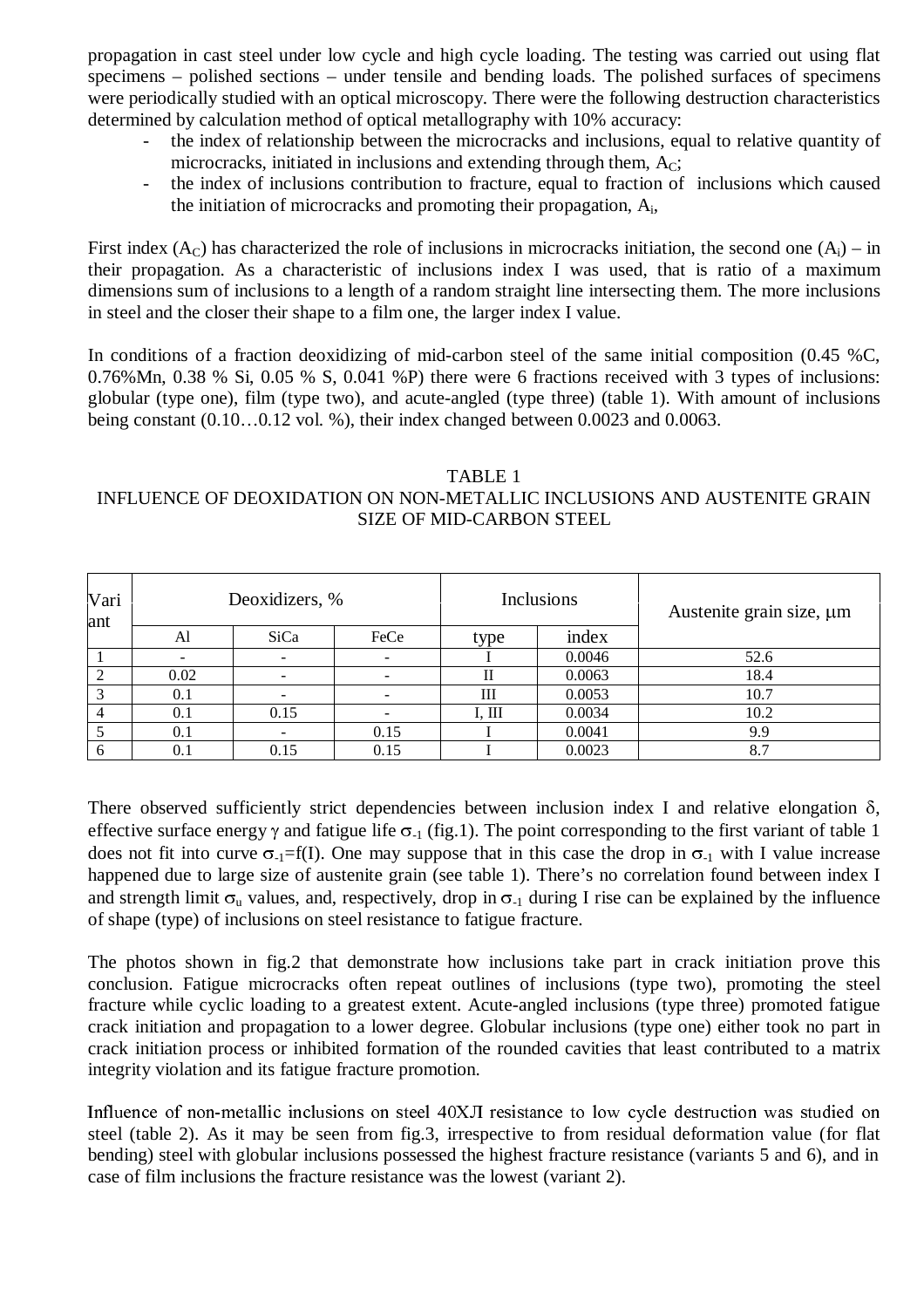| TABLE 2                                                                 |
|-------------------------------------------------------------------------|
| INFLUENCE OF DEOXIDATION ON NON-METALLIC INCLUSIONS AND AUSTENITE GRAIN |
| SIZE OF STEEL 40XJI                                                     |

| Vari<br>ant    | Deoxidizers, % |                          |                          |                          |              | <b>Inclusions</b> |                     | Austenite           |
|----------------|----------------|--------------------------|--------------------------|--------------------------|--------------|-------------------|---------------------|---------------------|
|                | Al             | Ti                       | SiCa                     | FeCe                     | type         | index             | quantity,<br>vol. % | grain size, $\mu$ m |
|                |                | $\overline{\phantom{a}}$ | $\overline{\phantom{a}}$ | $\overline{\phantom{a}}$ |              | 0.0030            | 0.101               | 61.4                |
| $\overline{2}$ | 0.03           | $\overline{\phantom{a}}$ |                          | -                        | $\mathbf{I}$ | 0.0067            | 0.089               | 16.2                |
| 3              | 0.15           | $\overline{\phantom{0}}$ | $\overline{\phantom{a}}$ | $\overline{a}$           | Ш            | 0.0037            | 0.084               | 12.4                |
| 4              | 0.10           | 0.05                     | 0.15                     |                          | I, II        | 0.0032            | 0.089               | 10.7                |
| 5              | 0.10           | 0.05                     | $\overline{\phantom{a}}$ | 0.15                     |              | 0.0027            | 0.078               | 9.6                 |
| 6              | 0.10           | 0.05                     | 0.15                     | 0.15                     |              | 0.0024            | 0.074               | 9.8                 |



**Figure1:** Influence of index I on  $\sigma_u$ ,  $\delta$ ,  $\gamma$  and  $\sigma_{-1}$  of mid-carbon steel.



Figure 2: Microcracks initiation near inclusions of type two (a), type three (b) and type one (c).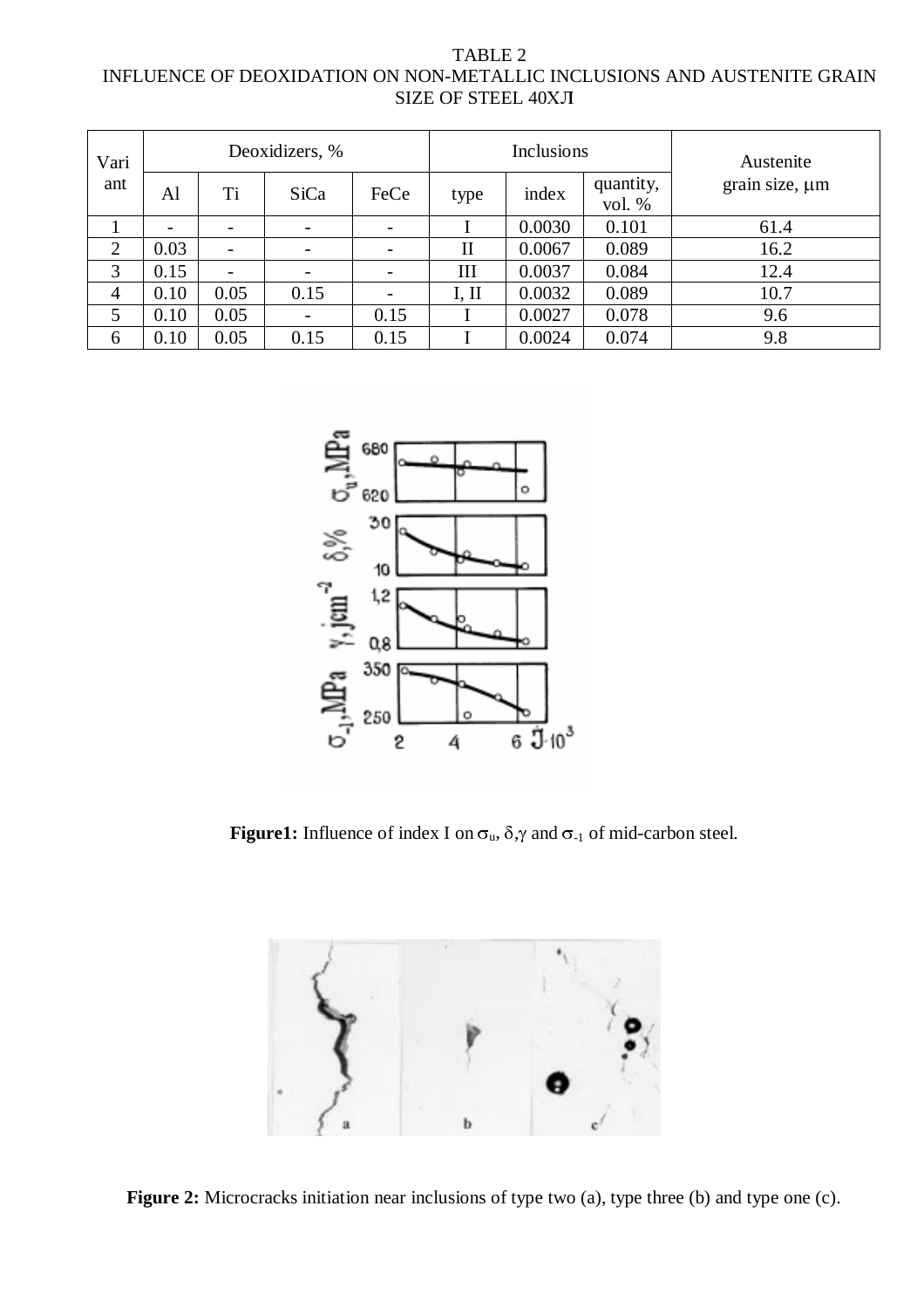

**Figure 3:** Steel 40XJ life at low cycle loading dependencies on deoxidization variant (see table 2).

Metallographical analysis has proved the data shown in fig.3 and gave the following evidence. Shape (type) of non-metallic inclusions was the decisive factor for crack initiation intensity. Globular and rounded non-metallic inclusions to a minor extent inhibited microcrack initiation and propagation calling the small cavities initiation (fig. 4a,b). Film inclusions of type two inhibited the elongated crack initiation (fig. 4c,d). Inclusions of type three were the ones of intermediate type; intensive crack initiation close to them was observed in a case of their disposition either in-groups or on grain boundaries (fig. 4e,f).



**Figure 4:** Involvement of non-metallic inclusions in a process of crack initiation.

Results of quantitative metallography of steel of variants 2,3 and 6 with inclusions of type two, three and one, respectively, have shown that during the first cycles of loading in variant 2 steel microcracks appeared only on non-metallic inclusions  $(A<sub>C</sub>=1.0)$ . For variants 3 and 6 index  $A<sub>C</sub>$  was equal to 0.8 and 0.7, respectively (fig.5). The given results give the evidence of the great role of inclusions in processes of